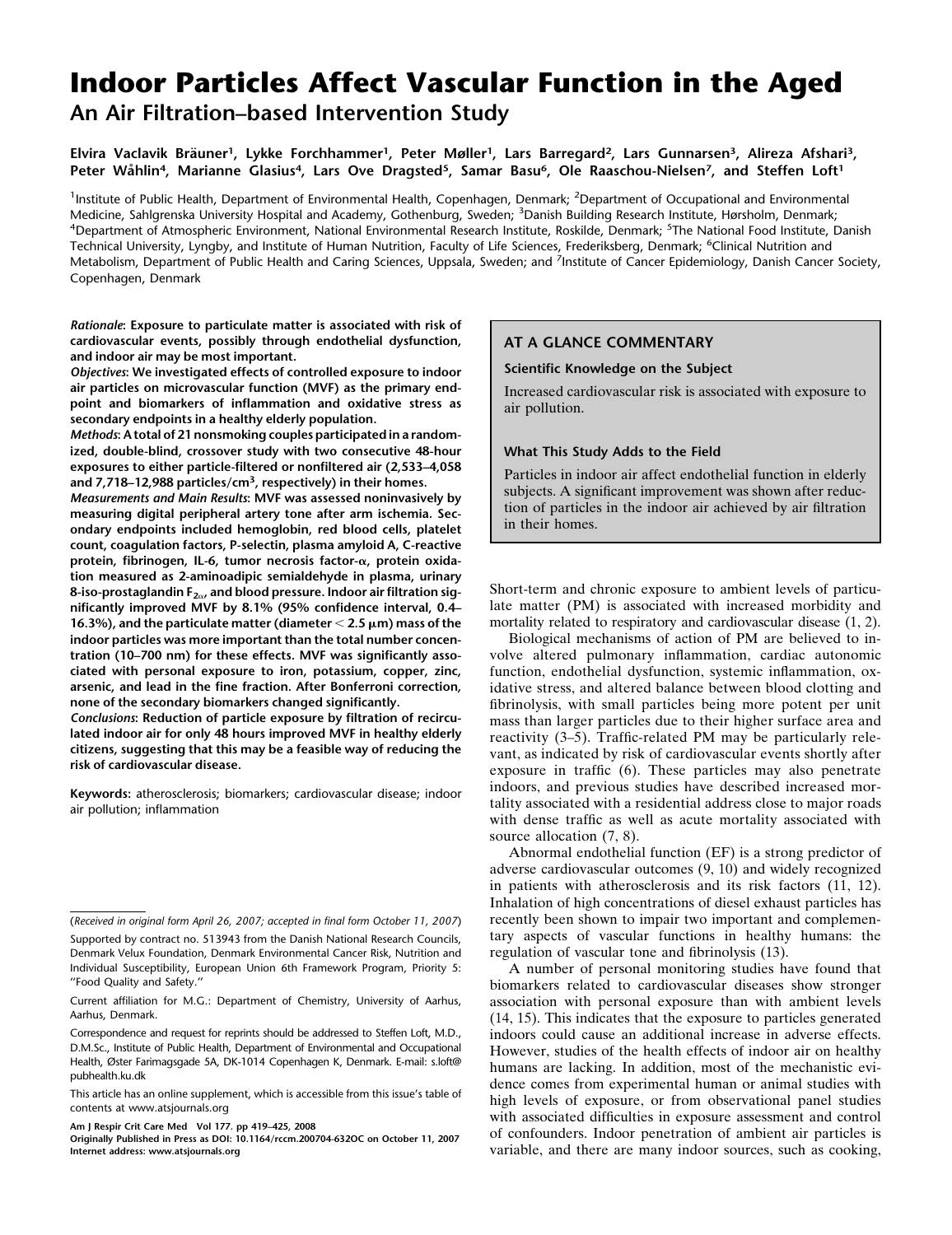candles, human activity, heating appliances, and environmental tobacco smoke (15, 16). This underlines the importance of understanding details of indoor PM levels, and there is a specific need to study this in the elderly, as they appear to have elevated susceptibility (17) and have the largest attributable risk related to indoor PM, as they spend more time indoors (18).

The primary aim of this study was to use controlled exposure to real-life indoor air particles to delineate the relationship between intervention and microvascular function (MVF), as a measure of EF in a healthy population of 42 elderly volunteers. We used two consecutive 48-hour periods in each private home, and an intervention was achieved by using high-efficiency particle air (HEPA) filters during one of these periods. Changes in peripheral artery tone due to enhanced flow after arm ischemia was used to assess MVF as the *a priori*-defined primary endpoint. Secondary endpoints in terms of blood pressure, hematological parameters, markers of inflammation, and hemostasis, as well as lipid and protein oxidation products, were included to elucidate potential mechanisms of action.

# **METHODS**

Further details of all methods are available in the extended METHODS in the online supplement.

## Study Population and Design

A total of 21 couples, aged 60–75 (median, 67) years and mean body mass index of 25 (SD, 3.24), were recruited, and one female was later excluded. All participants were healthy nonsmokers, and each was his/ her own control, excluding confounding by factors that are stable within an individual over time but vary between participants.

The project design was a double-blind crossover intervention with randomized order of 48-hour exposure to recirculated particle-filtered and nonfiltered indoor air in the volunteer's homes located in Copenhagen in proximity ( $\leq$ 350 m) to major roads ( $>$ 10,000 vehicles/ 24 h). Two filter units (Airshower; Airsonett AB, Ängelholm, Sweden), running continuously with airflow of  $540 \text{ m}^3$ /hour, sound level less than 35 dB, and filter exhaust height of 2.15 m, were placed in the bedroom and living room of each apartment during the study period (either with or without a HEPA filter, according to scenario; see Figure E2 in the online supplement). When the HEPA filter was removed, filtration efficiency of the unit was less than 10%, with unchanged noise, airflow, and appearance. The air pollution monitoring equipment was always positioned at the furthest point diagonally away from the filter.

The size distribution and number concentration (NC) of particles (10–700 nm) in each residence were continuously monitored. Particle samples were collected using Dichotomous Stacked Filter Units (University of Hertfortshire, Hatfield, UK) (19), as fine (diameter  $< 2.5 \mu m$ [PM<sub>2.5</sub>]) and coarse (10–2.5  $\mu$ m diameter [PM<sub>10–2.5</sub>]) fractions. Particle mass was determined gravimetrically, and elemental composition was determined using a proton-induced X-ray emission method (20).

Blood and spot-urine was sampled on the morning after each 48-hour scenario, and, to avoid problems due to diurnal variation, each scenario started at the same time of morning. For the duration of the study, we asked participants to stay indoors (equivalent to 92–94% of time) and keep windows closed.

The study was approved by the local ethics committee and in accordance with the Declaration of Helsinki. All participants gave written, informed consent before inclusion.

## Primary Endpoint

Vascular function. MVF was measured immediately before blood sampling and noninvasively using reactive hyperemia–peripheral arterial tonometry (RH-PAT), as previously described in detail (21–23). This technique uses finger-mountable pneumatic sensors (Endo-PAT 2000; Itamar Medical Ltd., Cesaria, Israel) specifically designed to continuously record the digital arterial pulse wave amplitude. A blood pressure cuff was placed above the elbow of the right arm for hyperemia testing, while the left arm served as a control. The plethysmographic finger probes were placed on the index fingers of both hands. The test consisted of three stages: baseline, brachial arterial occlusion, and a postocclusion recording of the induced reactive hyperemia response. Data was digitally stored as pulse wave tracings from both hands and an MVF score describing the extent of hyperemia was computed using an automated algorithm in an operator independent manner.

#### Secondary Endpoints

Hematological measurements, markers of inflammation, hemostasis, and oxidative stress. We measured hemoglobin, red blood cells, fibrinogen, platelets, coagulation factors  $(II + VII + X)$ , C-reactive protein (CRP), IL-6, tumor necrosis factor (TNF)- $\alpha$ , plasma amyloid A, 2-aminoapidic semialdehyde, and urinary 8-iso-prostaglandin  $F_{2\alpha}$  (8-iso-PGF<sub>2 $\alpha$ </sub>).

#### Statistical Analysis

Due to three missing data points for the MVF score and one missing blood sample, we used mixed-effect model repeated measures analysis to investigate the effect of intervention on the primary and secondary outcome variables. Partner cluster and participant nested in partner cluster were included as random factor variables to account for interindividual variation and the effects of partners living at the same address. Exposure in terms of filtration status was included as a fixed categorical explanatory variable. Gender was included as a categorical variable, and age, body mass index, and indoor temperature as continuous variables. We investigated dose–response relationships related to the total NC, area and volume of particles, as well as mass concentration of  $PM_{2.5}$  and  $PM_{10-2.5}$  up to blood sampling. These were analyzed in single-exposure models and in a multiple-component, backward stepwise selection procedure. Similarly, the mass concentration of each element analyzed in the  $PM_{2.5}$  and  $PM_{10-2.5}$  fractions were analyzed with and without adjustment for mass concentration of the fraction. The significance threshold was P less than 0.05 in all analyses.

#### RESULTS

#### Exposure Characterization

Table 1 summarizes indoor levels of PM characteristics and  $NO<sub>2</sub>$  during the two different exposure scenarios. The HEPA filter placed in homes effectively removed ultrafine, fine, and coarse particles, whereas levels of  $NO<sub>2</sub>$  were unaltered. Filtration mean efficacy within each apartment was uniform: 59.8% (bedroom) and 61.2% (living area), and this was not significantly correlated with NCurban background, maximum traffic density within a 100-m radius, room volume, or carpeting coverage (see Table E1). Figure 1 depicts  $NC_{10-700 \text{ nm}}$ , Area<sub>10-700 nm</sub>, and Volume<sub>10–700</sub> <sub>nm</sub> of particles with and without filtration of the air in one of the included homes. Occasional peaks could be related to candle burning and cooking. The average change in

TABLE 1. GEOMETRIC MEAN AND 95% CONFIDENCE INTERVAL OF INDOOR CONCENTRATIONS OF PARTICULATE MATTER NUMBER CONCENTRATION10–700 nm, AREA10–700 nm, VOLUME10–700 nm, PARTICULATE MATTER MASS, INDOOR NO2, RELATIVE HUMIDITY, AND TEMPERATURE

|                                                                | Nonfiltered Air           | Particle-filtered Air     |  |
|----------------------------------------------------------------|---------------------------|---------------------------|--|
| Variable                                                       | Geometric Mean<br>(95% C) | Geometric Mean<br>(95% C) |  |
| $NC_{10-700\;nm}$ , no./cm <sup>3</sup>                        | 10,016 (7,718-12,998)     | 3,206 (2,533-4,058)       |  |
| Area <sub>10–700 nm</sub> , µm <sup>2</sup> /cm <sup>3</sup>   | 173 (144-209)             | 47 (38-58)                |  |
| Volume <sub>10–700 nm</sub> , µm <sup>3</sup> /cm <sup>3</sup> | $5.7(4.7-6.8)$            | $1.6(1.3-2.0)$            |  |
| PM <sub>10-2.5</sub> , $\mu$ g/m <sup>3</sup>                  | $9.4(8.1-1.0)$            | $4.6(3.5-6.0)$            |  |
| PM <sub>2.5</sub> , $\mu q/m^3$                                | $12.6(11.2 - 14.1)$       | $4.7(3.9-5.7)$            |  |
| $NO2$ , ppb                                                    | $20(18-21)$               | $20(18-22)$               |  |
| Relative humidity, %                                           | 34.0 (30.9-37.4)          | 34.0 (31.1–37.1)          |  |
| Temperature, °C                                                | $21.6(21.2 - 22.0)$       | $21.5(21.1-21.9)$         |  |
|                                                                |                           |                           |  |

Definition of abbreviations:  $CI =$  confidence interval; NC = number concentration;  $PM =$  particulate matter.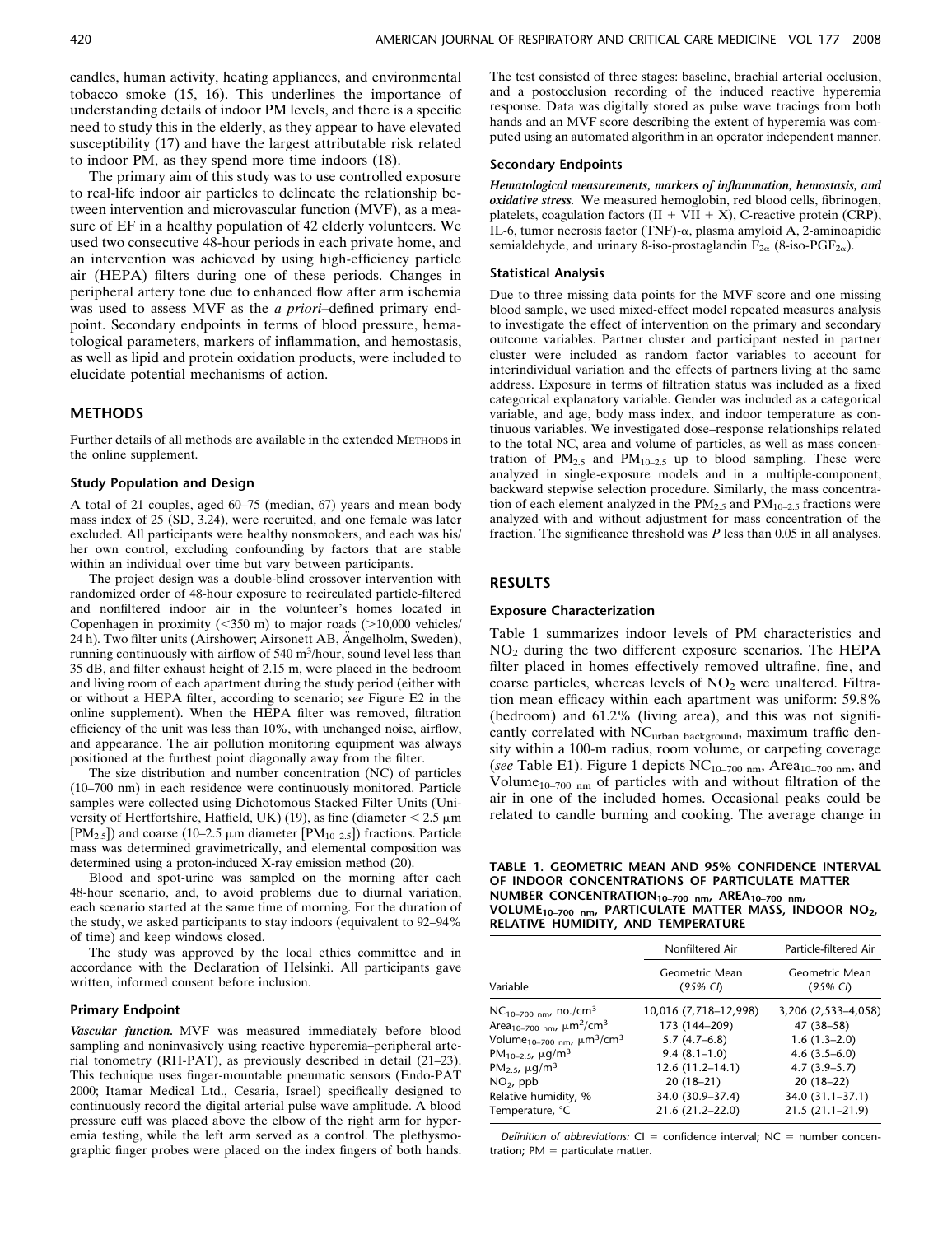

Figure 1. Number concentration ( $NC_{10-700\ nm}$ ; black line), Area<sub>10-700</sub> nm; (red line), and Volume<sub>10-700</sub> nm; (blue line) of particles during 48 hours without and 48 hours with filtration of the indoor air in one of the included homes. Peaks in  $NC_{10-700 \ nm}$ (asterisks) occurred during candle burning and cooking, as indicated.

 $NC_{10-700\ nm}$  over the entire study period within the included apartments is presented in the online supplement (Figure E1); peaks were not related to rush hour traffic, but rather to indoor activities. The concentrations of the elements in the indoor fine fraction of particles  $(PM_{2,5})$  per indoor air unit of nonfiltered and particle-filtered indoor air are presented in the online supplement (Table E2). There was a relatively high concentration of sulfur, consistent with substantial penetration from outdoor air originating from long-range transport, and this fraction was also relatively rich in metals. All concentrations were substantially reduced by HEPA filtration. With the exception of chromium, antimony, arsenic, and chlorine, the concentrations of all the elements within the  $PM<sub>2.5</sub>$  fraction of indoor air were significantly correlated with Area<sub>10–700</sub> <sub>nm</sub> and Volume<sub>10–700</sub> <sub>nm</sub> of particles (Table E3).

# Biomarkers and Function Tests

MVF score, hematological parameters, oxidative products, and markers of inflammation and hemostasis are presented in Table 2 according to exposure scenario.

Primary endpoint. Three pulse wave tracings of RH-PAT were not recorded due to instrument failure. The MVF score was significantly improved by 8.1% (95% confidence interval [CI], 0.4–16.3%;  $P = 0.03$ ) during air filtration, as assessed in the mixed-effects model with inclusion of filtration as a categorical variable (Table 2). The MVF score was significantly and inversely associated with mass concentration of  $PM_{2.5}$  and  $NC_{10-700 \text{ nm}}$  during both scenarios in the single-exposure models, whereas  $PM_{10-2.5}$ , Area<sub>10–70 nm</sub>, and Volume<sub>10–700 nm</sub> were not significant predictors (Table 3). After applying a backward stepwise selection approach and the stepwise exclusion of exposure variables:  $PM_{10-2.5}$  mass, Volume<sub>10–700</sub> nm, NC<sub>10–700</sub> nm, and Area<sub>10–70 0nm</sub>, only  $PM_{2.5}$  mass was a significant predictor of MVF score in the reduced model. Of the elements in  $PM_{2.5}$ fraction, we found that iron, copper, potassium, zinc, lead, and arsenic were all significantly and inversely associated with MVF score. When these single-element associations were adjusted for the mass concentration of the  $PM_{2.5}$  fraction, we found that only potassium was significantly and independently associated with MVF score (Table E2). There was no effect of exposure on the

TABLE 2. GEOMETRIC MEAN AND 95% CONFIDENCE INTERVAL OF MICROVASCULAR FUNCTION AND BIOMARKERS ACCORDING TO FILTRATION SCENARIO AND RELATIONSHIP BETWEEN BIOMARKERS AND INTERVENTION FILTRATION IN THE HOMES OF 41 ELDERLY SUBJECTS

| Effect Marker                                                      | Nonfiltered Air             | Particle-filtered Air       | P Value | % Change (95% CI) <sup>a</sup> |
|--------------------------------------------------------------------|-----------------------------|-----------------------------|---------|--------------------------------|
| Microvascular function score*                                      | 1.78 (1.68 to 1.89)         | 1.95 (1.80 to 2.11)         | 0.040   | 8.1 (0.4 to 16.3)              |
| Hemoglobin, mmol/L                                                 | $9.0$ (8.8 to 9.2)          | $9.1$ (8.8 to 9.3)          | 0.029   | $0.9(0.1 \text{ to } 1.8)$     |
| Red blood cell count $\times$ 10 <sup>12</sup> /L                  | 4.8 (4.6 to 4.9)            | 4.8 (4.8 to 4.9)            | 0.115   | $0.7$ (-0.2 to 1.5)            |
| Plasma fibrinogen, µmol/L                                          | 9.8 (9.5 to 10.1)           | 9.8 (9.7 to 10.0)           | 0.639   | $0.7$ (-2.3 to 3.7)            |
| Platelet count $\times$ 10 <sup>9</sup> /L                         | 227 (209 to 246)            | 230 (212 to 249)            | 0.372   | 1.3 $(-1.5$ to 4.1)            |
| Coaqulation factors ( $II + VII + X$ )                             | 1.00 (0.96 to 1.04)         | 1.02 (0.97 to 1.07)         | 0.061   | $1.9$ (-0.1 to 3.9)            |
| Plasma C-reactive protein, mg/L                                    | 1.5 $(1.3 \text{ to } 1.9)$ | 1.6 $(1.4 \text{ to } 1.9)$ | 0.755   | 2.0 $(-10.4 \text{ to } 16.1)$ |
| Plasma IL-6, ng/L                                                  | 1.2 $(1.0 \text{ to } 1.6)$ | 1.2 $(0.9 \text{ to } 1.5)$ | 0.130   | $-6.6$ ( $-14.5$ to 2.1)       |
| TNF- $\alpha$ , ng/L                                               | 1.1 $(1.0 \text{ to } 1.4)$ | 1.2 $(1.0 \text{ to } 1.4)$ | 0.848   | $0.5$ (-4.4 to 5.6)            |
| Plasma amyloid A, mg/L                                             | $3.8$ (3.0 to 4.9)          | $3.7(2.9 \text{ to } 4.8)$  | 0.486   | $-3.1$ ( $-11.7$ to 6.2)       |
| Plasma-selectin, $\mu q/L$                                         | 72.7 (65.8 to 80.2)         | 76.8 (67.3 to 87.7)         | 0.412   | 5.6 ( $-7.6$ to 20.7)          |
| 8-iso-PGF <sub>2<math>\alpha</math></sub> , nmol/mmol <sup>†</sup> | $0.5$ (0.4 to 0.5)          | $0.4$ (0.4 to 0.5)          | 0.173   | $-6.3$ ( $-14.8$ to 3.0)       |
| PLAAS, pmol/mg protein                                             | 31.7 (26.1 to 38.6)         | 32.3 (26.7 to 39.1)         | 0.986   | $-0.2$ ( $-19.4$ to 24.5)      |
| Systolic blood pressure, mm Hq                                     | 81 (78 to 84)               | 81 (78 to 84)               | 0.443   | $-0.2$ ( $-3.8$ to 3.5)        |
| Diastolic blood pressure, mm Hq                                    | 136 (131 to 141)            | 133 (129 to 139)            | 0.893   | $-1.4$ ( $-4.7$ to 2.2)        |

Definition of abbreviations: 8-iso-PGF<sub>2 $\alpha$ </sub> = 8-iso-prostaglandin F<sub>2 $\alpha$ </sub>; CI = confidence interval; PLAAS = 2-aminoapidic semialdehyde in plasma proteins;  $PM =$  particulate matter;  $TNF =$  tumor necrosis factor.

Mixed model regression with partner cluster and subject nested in partner cluster used as random factors. All model estimates adjusted for age, gender, body mass index, and indoor temperature. Exposure to particle-filtered indoor air: categorical (yes/no) included as a predictor and the natural logarithm of the effect marker in question included as a continuous outcome variable. The predictive value of the estimates (%-change) expressed relative to exposure to particle-filtered indoor air.

\* The microvascular function score described in detail in the extended methods section of the online supplement.

<sup>†</sup> 8-Iso-prostaglandin  $F_{2\alpha}$ : creatinine corrected concentration.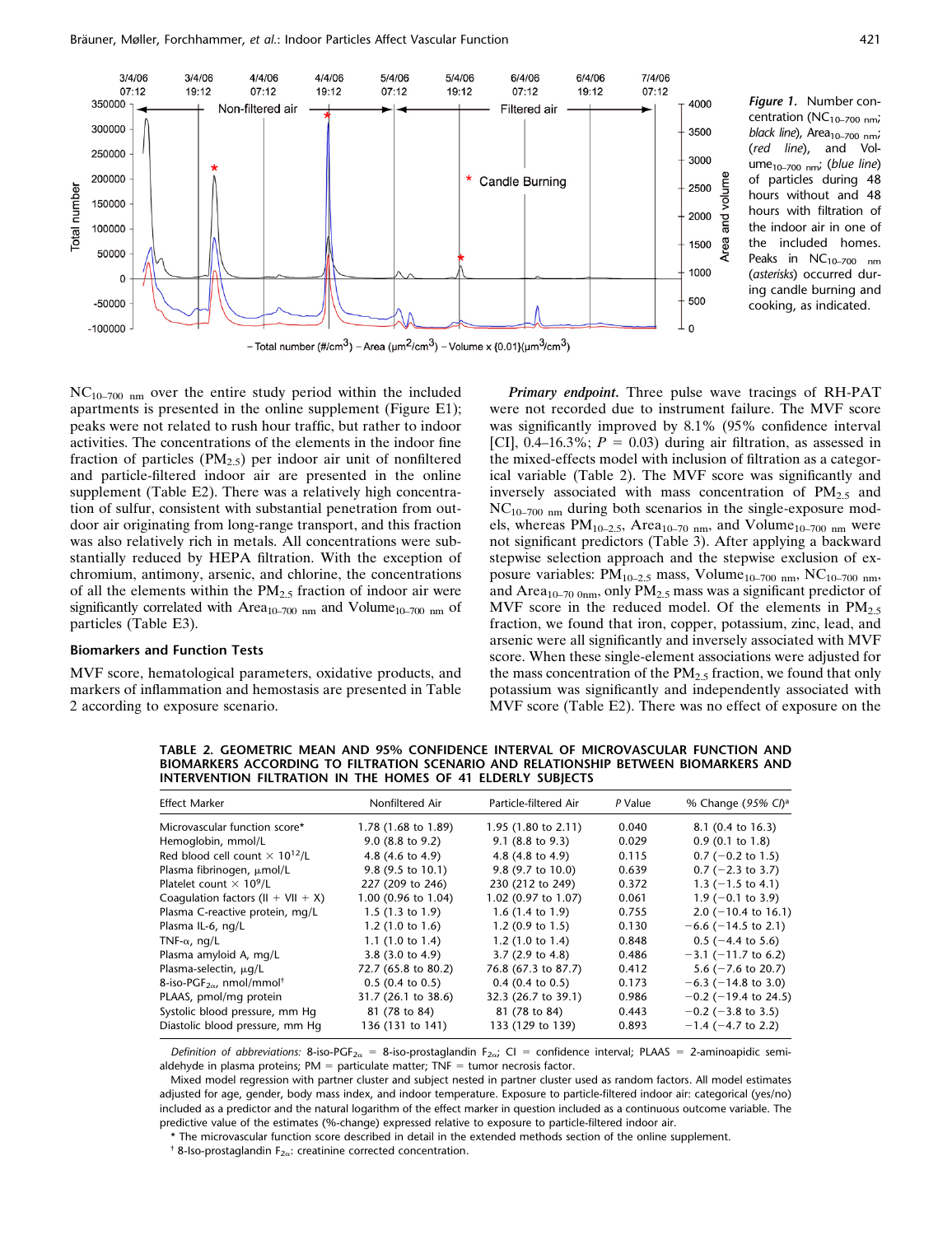#### TABLE 3. THE RELATIONSHIP BETWEEN THE MICROVASCULAR FUNCTION SCORE AND CONTINUOUS PARAMETERS OF EXPOSURE MEASURED WITH AND WITHOUT FILTRATION OF THE INDOOR HOME AIR

|                             | Single-Exposure Component Model |          |  |
|-----------------------------|---------------------------------|----------|--|
| Exposure Variable           | % Change (95% CI)               | P Value  |  |
| $NC_{10-700\;nm}$           | $-3.2$ (-6.2 to -0.0)           | 0.048    |  |
| Are $a_{10-700 \text{ nm}}$ | $-3.1$ (-6.2 to 0.1)            | 0.060    |  |
| Volume <sub>10-700 nm</sub> | $-3.2$ (-6.3 to 0.1)            | 0.060    |  |
| PM <sub>25</sub>            | $-5.5$ ( $-9.2$ to $-1.6$ )     | $0.007*$ |  |
| $PM_{10-2.5}$               | $-2.5$ ( $-6.2$ to 1.4)         | 0.200    |  |

Definition of abbreviations:  $CI =$  confidence interval; NC = number concentration:  $PM =$  particulate matter.

Mixed model regression with partner cluster and subject nested in partner cluster used as random factor variables. All model estimates are adjusted for age, gender, and body mass index. The natural logarithm of the exposure variable in question and the microvascular function score were included as a continuous predictor and outcome variables, respectively. The relative predictive value (%-change) of estimates is expressed per doubling in exposure variable numbers.

\* In a stepwise backward selection process with all variables of exposure included, only  $PM<sub>2.5</sub>$  was a significant predictor of the microvascular function score. Exclusion order:  $PM_{10-2.5}$  ( $P = 0.345$ ); volume ( $P = 0.475$ ); number ( $P =$ 0.564); and area ( $P = 0.737$ ).

baseline peripheral arterial tone amplitude in either the ischemic or control arm.

Secondary endpoints. Filtration of the indoor air was significantly associated with an increase in hemoglobin concentration in the blood (Table 2). None of the other biomarkers was significantly associated with exposure as categorical or continuous variables. However, an association between  $NC_{10-700 \text{ nm}}$  and 8-iso-PGF<sub>2 $\alpha$ </sub> was borderline significant ( $P = 0.055$ ), and a doubling in NC<sub>10–700nm</sub> corresponded to a 4.31 (95% CI,  $-0.09$  to 8.91) % increase. After Bonferroni correction, none of the secondary endpoints changed significantly in accordance with exposure as either a continuous or categorical variable. None of these secondary endpoints correlated with MVF score ( $P \ge$ 0.099).

 $NO<sub>2</sub>$  was not a significant predictor when included in the above models of primary and secondary endpoints ( $P \ge 0.20$ ). The intake of medication with antiinflammatory properties had no significant effects on the predictive value of exposure on these endpoints and was not significantly associated with any of the markers studied here ( $P \ge 0.79$ ). Finally, the order of randomization had no affect on the parameters studied.

## **DISCUSSION**

EF constitutes an independent predictor of cardiovascular events (24, 25), and the clinical implications of endothelial dysfunction and the association between endothelial cell dysfunction and cardiac events are well established (26, 27). There have been a number of studies showing associations between improved EF after interventions of increased exercise (28), smoking cessation (29), and weight reduction (30). In this study, we investigated the effects of intervention using HEPA filtration of indoor air particles for 48 hours. Our main finding was a significant improvement in MVF demonstrated by an increased flow-mediated vasoresponse after reduction of indoor air particles, most likely indicating a general improvement in EF.

A recent experimental study including 30 young healthy volunteers was the first to demonstrate that inhalation of diesel emission in high doses (300  $\mu$ g/m<sup>3</sup>) could impair vasomotor responses to both endothelium-dependent (acetylcholine and bradykinin) and endothelium-independent (sodium nitroprusside) vasodilators (13). Moreover, this group showed that endothelium-dependent vasodilatation occurring in the presence of mild systemic inflammation was persistent 24 hours after the same exposure in 15 volunteers (31). We found an effect on MVF at a 10-times lower exposure level in an elderly population, which may be more susceptible. Indeed, EF measured in connection with previous exposure studies was only negatively associated with ambient levels of  $PM<sub>2.5</sub>$  and sulfate and/or black carbon among diabetics, who are particularly susceptible, and diabetes enhances vulnerability to particulate air pollution– associated impairment in vascular reactivity and EF (32). Moreover, EF measured as acetylcholine-induced vasodilatation in aorta segments 1 hour after systemic administration of diesel exhaust particles was only reduced in hyperlipidemic apolipoprotein E knockout mice, whereas there was a tendency toward enhanced vasodilatation in wild-type mice, and no effect on endothelium-independent vasodilatation in any type of mouse (33). Thus, EF appears to be negatively affected by exposure to particulate air pollution in susceptible individuals, and this could provide part of a mechanistic link to acute cardiovascular events as well as progression of atherosclerosis.

Digital MVF was defined as our primary endpoint because this functional measure reflects coronary EF and can be considered a more specific predictor of cardiovascular risk than the secondary biomarkers that were included to elucidate potential mechanisms. The method has been validated in clinical settings (23, 34, 35), but ours is the first group to use it in relation to the effects of air pollution. The portable, user-independent, automated, and noninvasive equipment allowed us to study the most relevant exposure in terms of indoor air within the homes of elderly volunteers. In another experimental study using this technique, we included 29 young, healthy volunteers and found that the MVF score geometric mean was higher (2.14; 95% CI, 2.08–2.19), reflecting the general consensus that aging increases susceptibility. In a study of patients referred for coronary angiography, those showing endothelial dysfunction had an average MVF score of 1.27, whereas patients without coronary endothelial dysfunction had an average MVF score of 1.78 (34), which is comparable to our healthy, elderly volunteers. Endotheliumindependent vasodilatation assessed by the peripheral artery tone response to nitroglycerin was similar in the two groups in that study (34). These data support the application of RH-PAT as a convenient, noninvasive measure of EF.

An assessment of endothelium-independent vasodilation using PAT to measure the hyperemic response to sublingual nitroglycerine would have clarified the mechanism by which particulate filtration improved MVF in our study. This was not performed, as the administration of nitroglycerine in the home environment posed unacceptable risks of adverse effects to the elderly study participants. Previous studies have suggested a role for oxidative stress and reduced nitric oxide bioavailability in mediating adverse vascular effects of PM (13, 31). As the digital hyperemic response is largely dependent on nitric oxide (35), we believe that the improvement in MVF after particle filtration in our study represents a generalized improvement in EF.

Limitations to the use of MVF score for EF assessment include the limited data on associations with outcomes and other risk factors such as smoking, hypertension, and hypercholesterolemia.

We attempted to address the mechanisms of the association between MVF and particle exposure by means of biomarkers as secondary endpoints. There was a borderline significant ( $P = 0.055$ ) association between particle  $NC_{10-700 \text{ nm}}$  and excretion of free 8-iso-PGF<sub>2 $\alpha$ </sub>, a major F<sub>2</sub>-isoprostane, although this was far from significant after Bonferroni correction. The  $F_2$ -isoprostanes are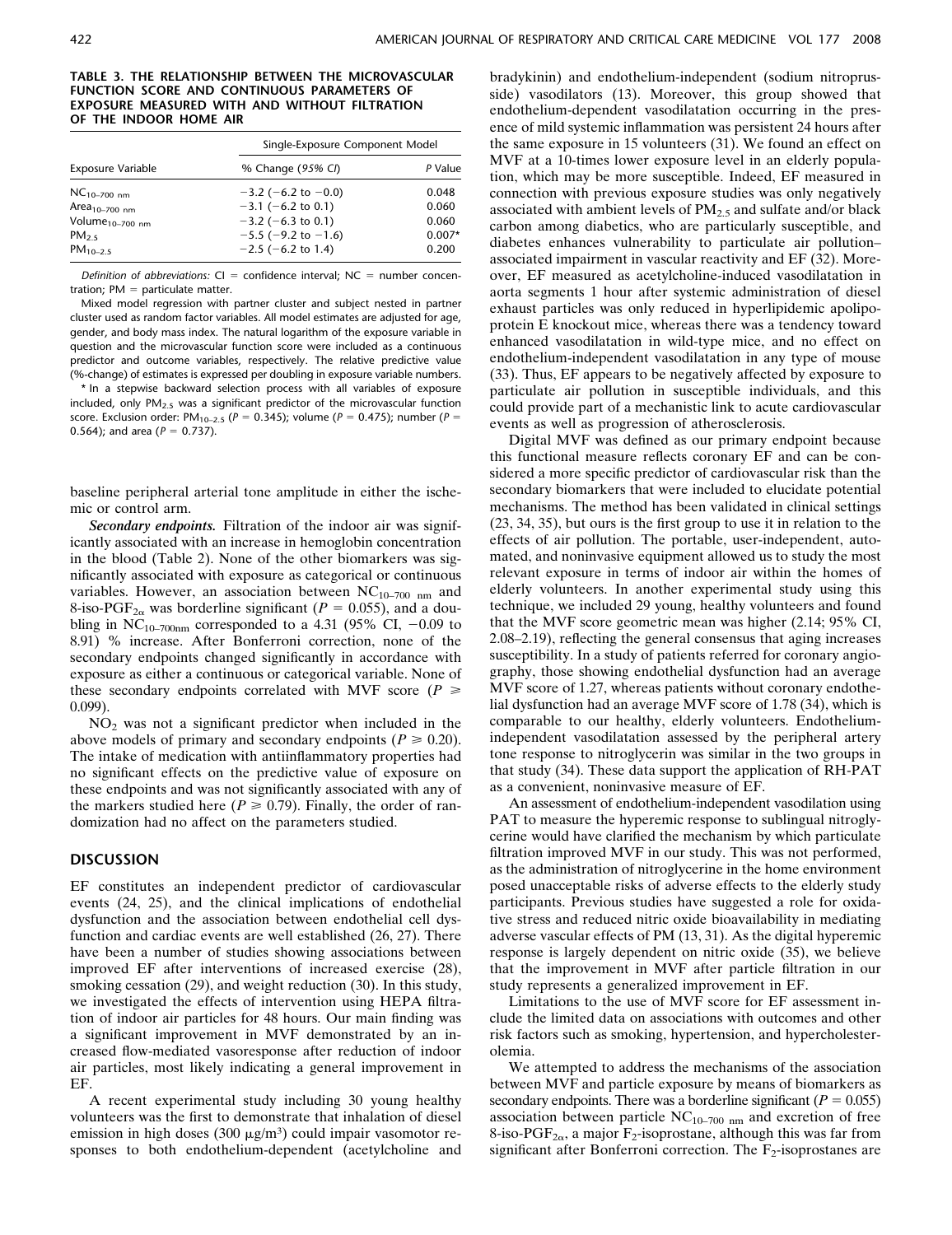formed from arachidonic acid through nonenzymatic, free radical–catalyzed reaction, and are reliable markers of lipid peroxidation in a variety of conditions, including acute and chronic inflammatory conditions (36). Excretion of free 8-iso- $PGF_{2\alpha}$  was elevated in cigarette smokers (37) and in subjects after high-dose exposure to woodsmoke (38), and has been shown to be associated with coronary artery disease (39). We have previously found correlations between lipid and protein oxidation products in plasma and personal exposure to black carbon in  $PM_{2.5}$  in individuals living in Copenhagen (40). However, in the present study, we found no effect of particle exposure on protein oxidation assessed by plasma protein 2 aminoapidic semialdehyde, although this lack of effect may have been due to the use of heparinized plasma, which is not ideal for the measurement.

The biomarkers related to inflammation responses and coagulation (IL-6, TNF- $\alpha$ ), the acute-phase reactants (fibrinogen, CRP, and serum amyloid A), as well as coagulation factors II, VII, and X showed no sign of effect. Previously, experimental exposure to concentrated ambient air particles at mean concentrations of 120  $\mu$ g/m<sup>3</sup> caused increased fibrinogen levels among 15 volunteers (41). In another study including 13 healthy subjects exposed to woodsmoke particles at  $280 \mu g/m^3$ , serum amyloid A as well as factor VIII in plasma and the factor VIII/ von Willebrand factor ratio were significantly increased, whereas IL-6, TNF- $\alpha$ , CRP, and fibrinogen showed no increase (38). High exposure to diesel emission at 300  $\mu$ g/m<sup>3</sup> caused diminished fibrinolytic capacity in other studies, whereas the plasma concentration of IL-6, TNF- $\alpha$ , von Willebrand factor activity, prothrombin fragments, CRP, and fibrinogen were unaltered, despite reduced EF (13, 42). A recent study showed some association between ambient PM levels and global coagulation function, whereas fibrinogen was unaffected (43). In other panel studies, CRP levels have been found to be associated with ambient or personal PM exposure (44–46). Accordingly, acute-phase reactants, such as CRP, fibrinogen, and amyloid A in plasma, may respond at relatively high levels of particle exposure, whereas cytokine levels in plasma do not seem to be sensitive for the detection of inflammatory responses in this respect. Moreover, there are no obvious associations between biomarkers of inflammation or oxidative stress and MVF. In accordance with this observation, we found no sign of correlations in the present study. The recent finding of association between expression of adhesion molecules on leukocytes or in plasma and ambient levels of PM in observational panel studies suggest these as promising biomarkers for experimental exposure studies, (46–48), although we found no effect on Pselectin in the present study. We found that PM exposure was significantly associated with a decrease in hemoglobin, without Bonferroni correction, which is in agreement with earlier results (49); however, in another previous study, we observed a positive association with exposure to black smoke among young women (40). Our results may suggest that some component of PM causes sequestration of red blood cells in the circulation, but the effect on hemoglobin may also be due to chance, considering the large number of secondary endpoints.

Indoor air contains a mixture of PM from both indoor and outdoor sources with various chemical species and trace elements. We analyzed size distribution and elemental composition of particles within the  $PM_{2.5}$  and  $PM_{10-2.5}$  fractions in both scenarios and found that  $PM<sub>2.5</sub>$  mass was the only remaining independent predictor of the MVF score in the reduced multiexposure model, indicating that the indoor fine particle mass, rather than numbers or surface area of particles, are important for the effect on EF. However, this may be due to the fact that indoor sources, such as cooking and candle burning, contributed substantially to indoor NC, whereas vehicle emissions probably contributed less. Of the elements in the  $PM_{2.5}$  fraction, we found significant associations between individual increases in iron, copper, potassium, zinc, lead, and arsenic concentrations and reduced MVF score, whereas other elements, including the transition metals, vanadium, titanium, chromium, and nickel, had no effects. Iron and copper are typical elements associated with brake dust from vehicles, and their presence indoors may be due to penetration (20). Transition metals, including iron and copper, catalyze the formation of reactive oxygen species via Haber-Weiss reactions (50), which may explain the effects observed for iron and copper. However, the associations between the metals and the MVF score were not independent of the  $PM<sub>2.5</sub>$  mass, and we found no clear associations between the MVF score and markers of oxidative stress, as discussed previously here. Only potassium showed an independent association with the MVF score. Potassium is a typical element associated with particles generated from the burning of biomass and smoking (51, 52), and indoor penetration of ambient particles from biomass burning, including long-range transport, and/or penetration of environmental tobacco smoke from neighboring apartments, may have contributed to the effect on MVF. A relatively high level of indoor sulfur in the  $PM_{2.5}$  fraction, which correlated with the urban background levels (Table E3), suggests substantial penetration of long-range transported particles. These findings are in keeping with a recent source apportionment study in Copenhagen, which showed associations between daily cardiovascular-related admissions and daily urban background concentrations of secondary sulfate-rich particles and biomass particles in  $PM_{10}$  (53). Unfortunately, we could not address contributions from elemental carbon or organic compounds directly in the present study.

 $NO<sub>2</sub>$  was not a significant predictor of any of the endpoints, and this result was expected, as the filtration of recirculated indoor air had no effects on  $NO<sub>2</sub>$  levels. Furthermore, the intake of minor medications had no effect on our results, which was also expected, as these medications were constant within these individuals throughout the study, and each individual was his/ her own control.

The effects we show in this study were measured after a 48 hour intervention. It is possible that the effects occurred much earlier, and it may also be speculated that further improvement may occur after prolonged intervention by 6 months to 1 year, and that this could result in further reduction in cardiovascular risk in this healthy, elderly age group.

#### Conclusions

The results of this study indicate that reduction of particles in recirculated indoor air by filtration significantly improves MVF in a healthy, nonsmoking, elderly population. The improvement could not be ascribed to significant reductions in inflammation or oxidative stress by means of biomarkers. Indoor air sources differ from outdoor air and indoor PM<sub>2.5</sub> mass, rather than total numbers or surface area of particles had the most important association with MVF. Indoor air filtration represents a feasible means of reducing cardiovascular risk and suggests long-term and large-scale studies with cardiovascular events as endpoints.

Conflict of Interest Statement: None of the authors has a financial relationship with a commercial entity that has an interest in the subject of this manuscript.

Acknowledgment: The authors thank Janne Kjærsgaard for expert assistance with blood sampling, Betty Bügel Mogensen for NO<sub>2</sub> measurements, Britta Krath for analysis of 2-aminoapidic semialdehyde, and technicians at National Environmental Research Institute and Danish Building Research Institute for technical assistance.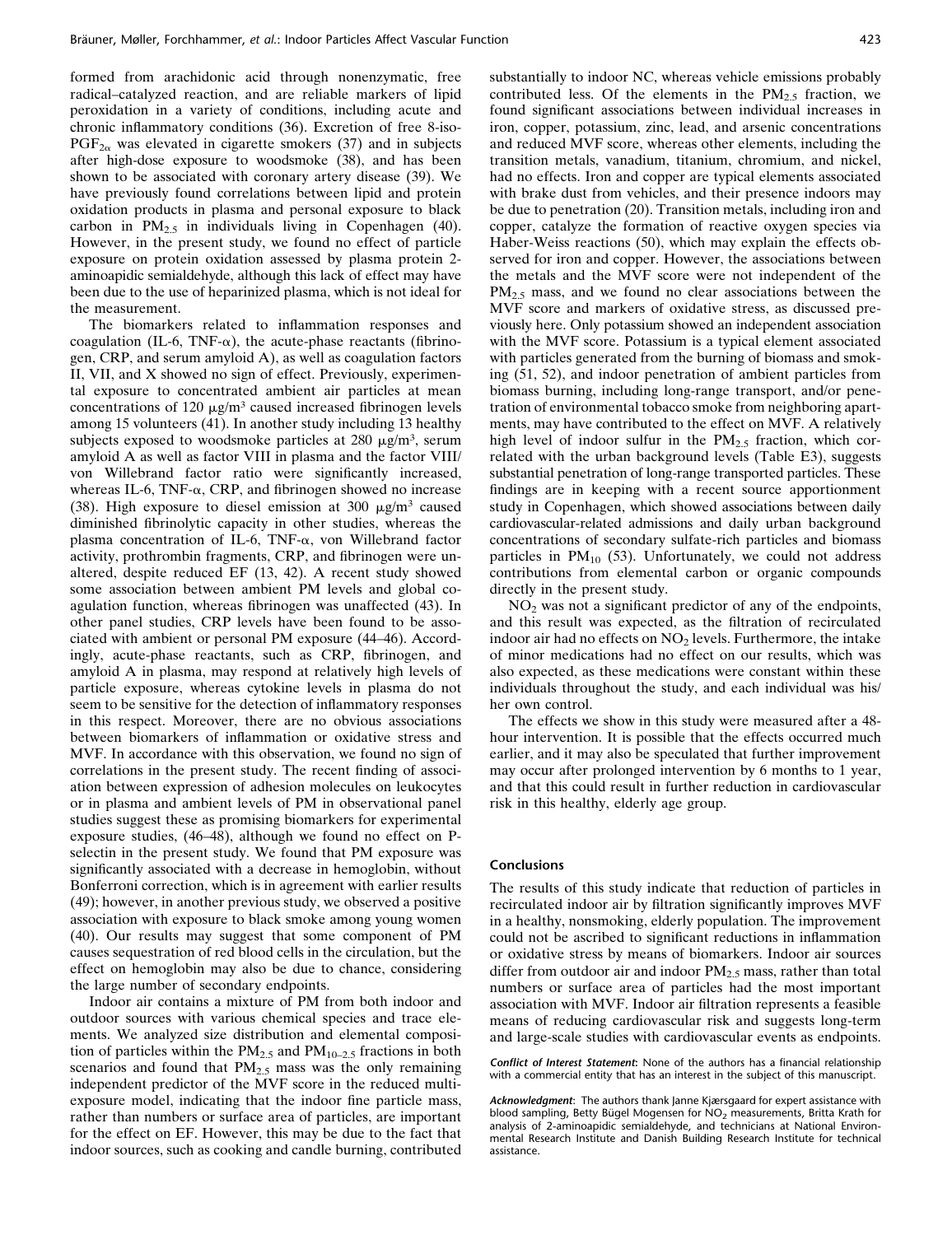#### References

- 1. Pope CA, Dockery DW. Health effects of fine particulate air pollution: lines that connect. J Air Waste Manag Assoc 2006;56:709–742.
- 2. Miller KA, Siscovick DS, Sheppard L, Shepherd K, Sullivan JH, Anderson GL, Kaufman JD. Long-term exposure to air pollution and incidence of cardiovascular events in women. N Engl J Med 2007;356:447–458.
- 3. Schlesinger RB, Kunzli N, Hidy GM, Gotschi T, Jerrett M. The health relevance of ambient particulate matter characteristics: coherence of toxicological and epidemiological inferences. Inhal Toxicol 2006;18: 95–125.
- 4. Donaldson K, Mills N, MacNee W, Robinson S, Newby D. Role of inflammation in cardiopulmonary health effects of PM. Toxicol Appl Pharmacol 2005;207:483–488.
- 5. Mills NL, Amin N, Robinson SD, Anand A, Davies J, Patel D, de la Fuente JM, Cassee FR, Boon NA, MacNee W, et al. Do inhaled carbon nanoparticles translocate directly into the circulation in humans? Am J Respir Crit Care Med 2006;173:426–431.
- 6. Peters A, von Klot S, Heier M, Trentinaglia I, Hörmann A, Wichmann HE, Löwel H; Cooperative Health Research in the Region of Augsburg Study Group. Exposure to traffic and the onset of myocardial infarction. N Engl J Med 2004;351:1721–1730.
- 7. Laden F, Neas LM, Dockery DW, Schwartz J. Association of fine particulate matter from different sources with daily mortality in six US cities. Environ Health Perspect 2000;108:941–947.
- 8. Hoek G, Brunekreef B, Goldbohm S, Fischer P, van den Brandt PA. Association between mortality and indicators of traffic-related air pollution in The Netherlands: a cohort study. Lancet 2002;360:1203– 1209.
- 9. Lerman A, Zeiher AM. Endothelial function: cardiac events. Circulation 2005;111:363–368.
- 10. Heitzer T, Schlinzig T, Krohn K, Meinertz T, Munzel T. Endothelial dysfunction, oxidative stress, and risk of cardiovascular events in patients with coronary artery disease. Circulation 2001;104:2673–2678.
- 11. Newby DE, Wright RA, Labinjoh C, Ludlam CA, Fox KA, Boon NA, Webb DJ. Endothelial dysfunction, impaired endogenous fibrinolysis, and cigarette smoking: a mechanism for arterial thrombosis and myocardial infarction. Circulation 1999;99:1411–1415.
- 12. Newby DE, McLeod AL, Uren NG, Flint L, Ludlam CA, Webb DJ, Fox KA, Boon NA. Impaired Coronary tissue plasminogen activator release is associated with coronary atherosclerosis and cigarette smoking: direct link between endothelial dysfunction and atherothrombosis. Circulation 2001;103:1936–1941.
- 13. Mills NL, Törnqvist H, Robinson SD, Gonzalez M, Darnley K, MacNee W, Boon NA, Donaldson K, Blomberg A, Sandström T, et al. Diesel exhaust inhalation causes vascular dysfunction and impaired endogenous fibrinolysis. Circulation 2005;112:3930–3936.
- 14. Vinzents PS, Møller P, Sørensen M, Knudsen LE, Hertel O, Jensen FP, Schibye B, Loft S. Personal exposure to ultrafine particles and oxidative DNA damage. Environ Health Perspect 2005;113:1485–1490.
- 15. Lanki T, Ahokas A, Alm S, Janssen NA, Hoek G, de Hartog JJ, Brunekreef B, Pekkanen J. Determinants of personal and indoor PM<sub>2.5</sub> and absorbance among elderly subjects with coronary heart disease. J Expo Sci Environ Epidemiol 2007;17:124–133.
- 16. Polidori A, Turpin B, Meng QY, Lee JH, Weisel C, Morandi M, Colome S, Stock T, Winer A, Zhang J, et al. Fine organic particulate matter dominates indoor-generated  $PM_{2.5}$  in RIOPA homes. J Expo Sci Environ Epidemiol 2006;16:321–331.
- 17. Forastiere F, Stafoggia M, Picciotto S, Bellander T, D'Ippoliti D, Lanki T, von Klot S, Nyberg F, Paatero P, Peters A, et al. A case-crossover analysis of out-of-hospital coronary deaths and air pollution in Rome, Italy. Am J Respir Crit Care Med 2005;172:1549–1555.
- 18. Simoni M, Jaakkola MS, Carrozzi L, Baldacci S, Di Pede F, Viegi G. Indoor air pollution and respiratory health in the elderly. Eur Respir J Suppl 2003;40:15s–20s.
- 19. Luhana L, Mao H, Sokhi, RS. Laboratory and field evaluation of UH Dichotomous Stacked Filter Units. Hatfield, UK: University of Hertfordshire Printing Office; 2001. Saphire Report Publication No. (EVK4)2001-00192.
- 20. Wåhlin P, Berkowicz R, Palmgren F. Characterisation of traffic-generated particulate matter in Copenhagen. Atmos Environ 2006;40:2151– 2159.
- 21. Kuvin JT, Karas RH. Clinical utility of endothelial function testing: ready for prime time? Circulation 2003;107:3243–3247.
- 22. Kuvin JT, Patel AR, Sliney KA, Pandian NG, Sheffy J, Schnall RP, Karas RH, Udelson JE. Assessment of peripheral vascular endothe-

lial function with finger arterial pulse wave amplitude. Am Heart J 2003;146:168–174.

- 23. Bonetti PO, Barsness GW, Keelan PC, Schnell TI, Pumper GM, Kuvin JT, Schnall RP, Holmes DR, Higano ST, Lerman A. Enhanced external counterpulsation improves endothelial function in patients with symptomatic coronary artery disease. J Am Coll Cardiol 2003;41: 1761–1768.
- 24. Schachinger V, Zeiher AM. Atherosclerosis-associated endothelial dysfunction. Z Kardiol 2000; 89(suppl 9):IX/70–IX/74.
- 25. Halcox JP, Schenke WH, Zalos G, Mincemoyer R, Prasad A, Waclawiw MA, Nour KR, Quyyumi AA. Prognostic value of coronary vascular endothelial dysfunction. Circulation 2002;106:653–658.
- 26. Widlansky ME, Gokce N, Keaney JF Jr, Vita JA. The clinical implications of endothelial dysfunction. J Am Coll Cardiol 2003;42:1149–1160.
- 27. Stocker R, Keaney JF Jr. New insights on oxidative stress in the artery wall. J Thromb Haemost 2005;3:1825–1834.
- 28. Walther C, Gielen S, Hambrecht R. The effect of exercise training on endothelial function in cardiovascular disease in humans. Exerc Sport Sci Rev 2004;32:129–134.
- 29. Morita K, Tsukamoto T, Naya M, Noriyasu K, Inubushi M, Shiga T, Katoh C, Kuge Y, Tsutsui H, Tamaki N. Smoking cessation normalizes coronary endothelial vasomotor response assessed with 15O-water and PET in healthy young smokers. J Nucl Med 2006;47:1914–1920.
- 30. Mather KJ, Steinberg HO, Baron AD. Weight loss and endothelial function in obesity. Diabetes Care 2003;26:1927–1928.
- 31. Törnqvist H, Mills NL, Gonzalez M, Miller MR, Robinson SD, Megson IL, MacNee W, Donaldson K, Söderberg S, Newby DE, et al. Persistent endothelial dysfunction following diesel exhaust inhalation in man. Am J Respir Crit Care Med 2007;176:395–400.
- 32. O'Neill MS, Veves A, Zanobetti A, Sarnat JA, Gold DR, Economides PA, Horton ES, Schwartz J. Diabetes enhances vulnerability to particulate air pollution–associated impairment in vascular reactivity and endothelial function. Circulation 2005;111:2913–2920.
- 33. Hansen CS, Sheykhzade M, Moller P, Folkmann JK, Amtorp O, Jonassen T, Loft S. Diesel exhaust particles induce endothelial dysfunction in apo $E^{-/-}$  mice. Toxicol Appl Pharmacol 2007;219:24-32.
- 34. Bonetti PO, Pumper GM, Higano ST, Holmes DR, Kuvin JT, Lerman A. Noninvasive identification of patients with early coronary atherosclerosis by assessment of digital reactive hyperemia. J Am Coll Cardiol 2004;44:2137–2141.
- 35. Nohria A, Gerhard-Herman M, Creager MA, Hurley S, Mitra D, Ganz P. Role of nitric oxide in the regulation of digital pulse volume amplitude in humans. J Appl Physiol 2006;101:545–548.
- 36. Basu S, Whiteman M, Mattey DL, Halliwell B. Raised levels of  $F_2$ -isoprostanes and prostaglandin  $F_{\alpha}$  in different rheumatic diseases. Ann Rheum Dis 2001;60:627–631.
- 37. Helmersson J, Larsson A, Vessby B, Basu S. Active smoking and a history of smoking are associated with enhanced prostaglandin Fa, interleukin-6 and F2-isoprostane formation in elderly men. Atherosclerosis 2005;181:201–207.
- 38. Barregard L, Sällsten G, Gustafson P, Andersson L, Johansson L, Basu S, Stigendal L. Experimental exposure to wood-smoke particles in healthy humans: effects on markers of inflammation, coagulation, and lipid peroxidation. Inhal Toxicol 2006;18:845–853.
- 39. Wang B, Pan J, Wang L, Zhu H, Yu R, Zou Y. Associations of plasma 8-isoprostane levels with the presence and extent of coronary stenosis in patients with coronary artery disease. Atherosclerosis 2006;184:425– 430.
- 40. Sørensen M, Daneshvar B, Hansen M, Dragsted LO, Hertel O, Knudsen L, Loft S. Personal  $PM<sub>2.5</sub>$  exposure and markers of oxidative stress in blood. Environ Health Perspect 2003;111:161–166.
- 41. Ghio AJ, Hall A, Bassett MA, Cascio WE, Devlin RB. Exposure to concentrated ambient air particles alters hematologic indices in humans. Inhal Toxicol 2003;15:1465–1478.
- 42. Blomberg A, Tornqvist H, Desmyter L, Deneys V, Hermans C. Exposure to diesel exhaust nanoparticles does not induce blood hypercoagulability in an at-risk population. J Thromb Haemost 2005;3: 2103–2105.
- 43. Baccarelli A, Zanobetti A, Martinelli I, Grillo P, Hou L, Giacomini S, Bonzini M, Lanzani G, Mannucci PM, Bertazzi PA, et al. Effects of exposure to air pollution on blood coagulation. J Thromb Haemost 2007;5:252–260.
- 44. Seaton A, MacNee W, Donaldson K, Godden D. Particulate air pollution and acute health effects. Lancet 1995;345:176–178.
- 45. Riediker M, Cascio WE, Griggs TR, Herbst MC, Bromberg PA, Neas L, Williams RW, Devlin RB. Particulate matter exposure in cars is